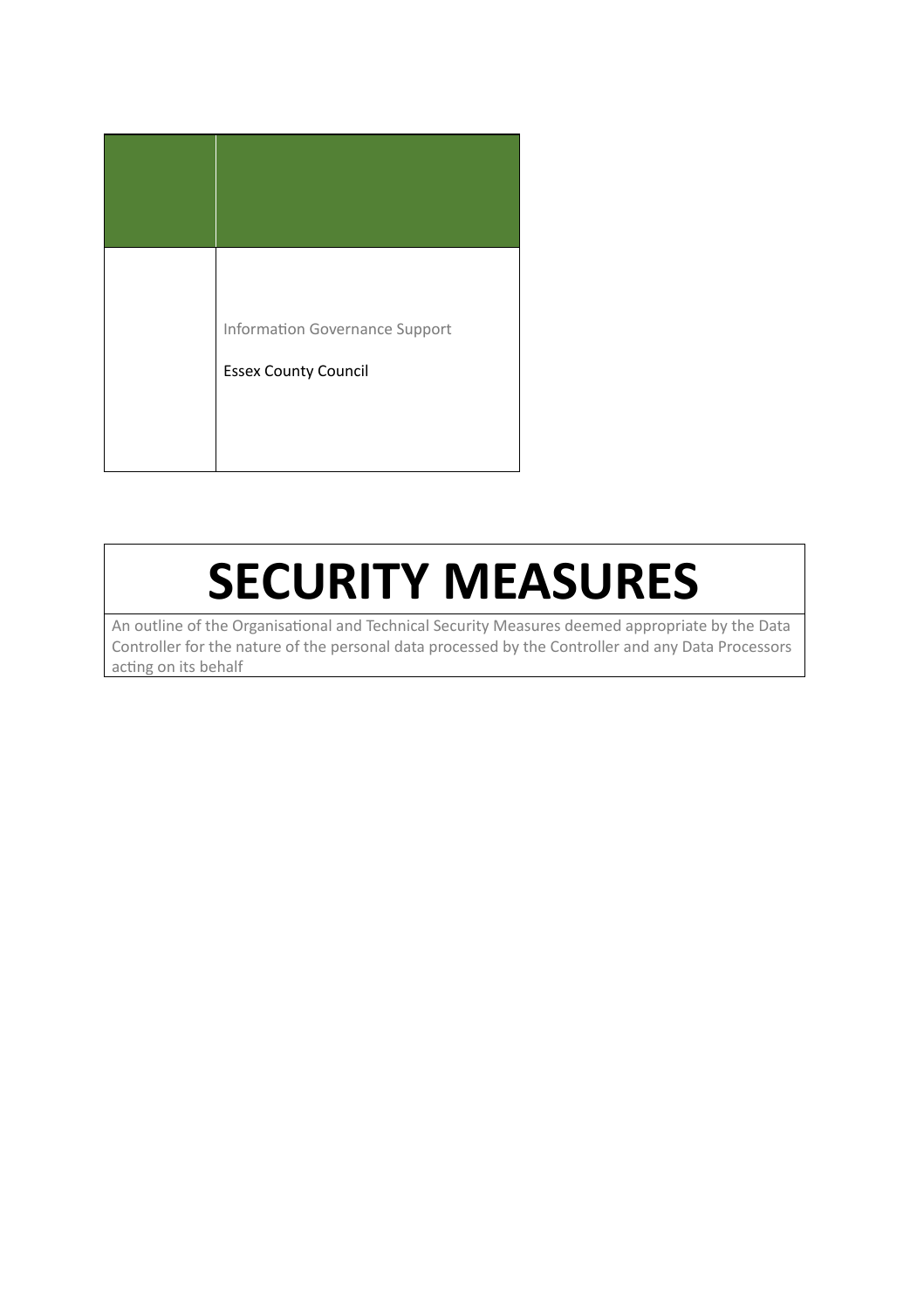

| <b>Approved by</b>   | IGB      |
|----------------------|----------|
| <b>Date Approved</b> |          |
| <b>Version</b>       |          |
| <b>Review Date</b>   | May 2023 |

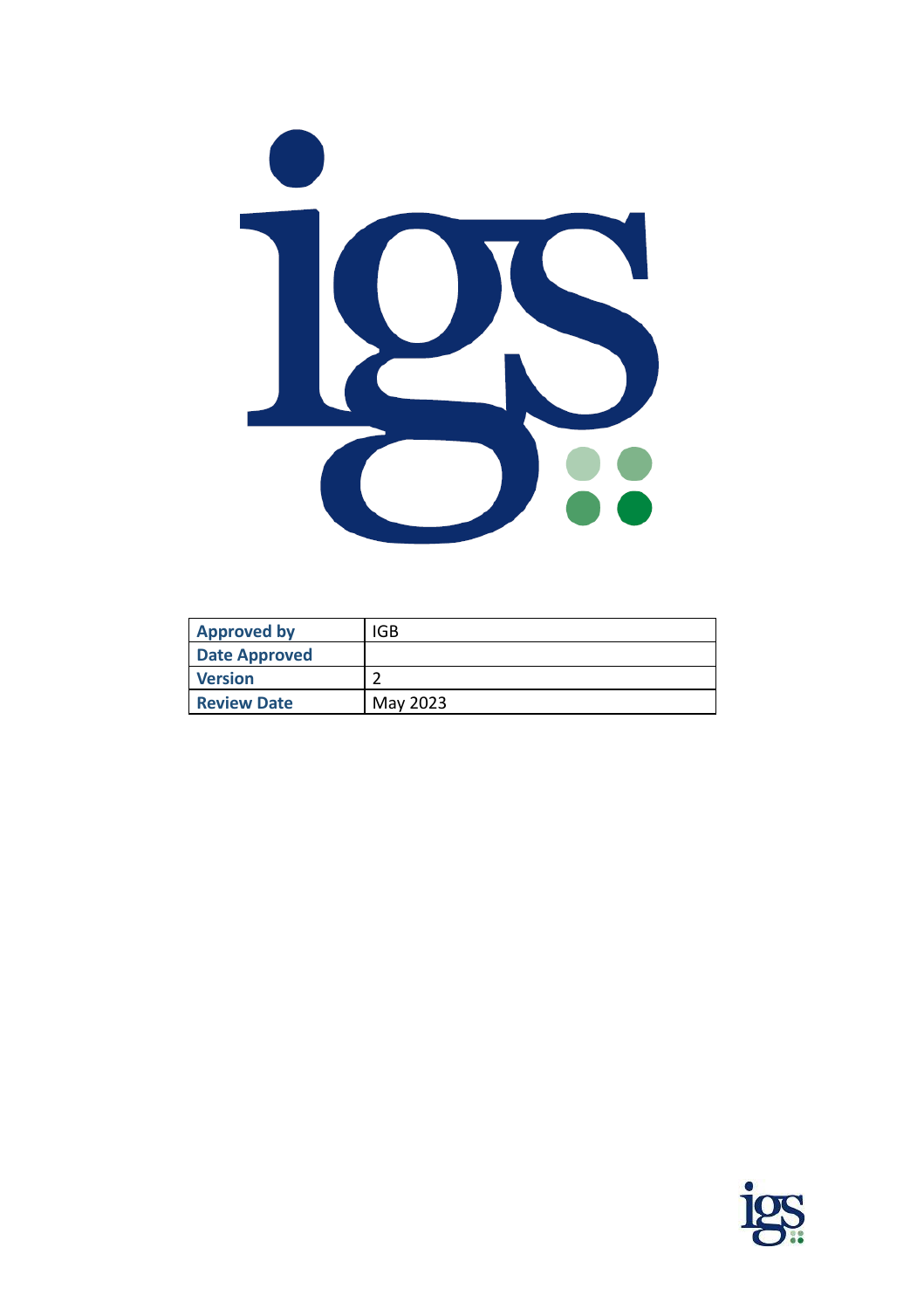## **Description of Security Measures employed to safeguard the processing of Personal Data**

- 1. Organisational
	- a. Policies & Documented Procedures

Policies relating to information governance issues are drafted by employees with detailed knowledge of legal requirements and the Organisation's processes. All policies have documented review dates and ownership is assigned. Reviews are held ahead of the expiry date or sooner where there is an identified issue. All policies follow a governance route for approval. Key policies are published to the organisation's website for transparency.

b. Roles

The organisation has a named Data Protection Officer who is Lauri Almond. This Officer executes the role by reporting the outcome of statutory process to Clare Griffiths who acts as the organisation's Senior Information Risk Owner.

The school has a Data Protection Lead, Andrea Beard, who ensures the school complies with all data protection policies and procedures and manages the administration of data protection matters, reporting to the SIRO.

c. Training

The organisation regularly reviews our employee roles to ensure that training and awareness messages are appropriate to the nature and sensitivity of the data processing undertaken. Induction processes ensure new employees receive appropriate training before accessing personal data, and all other employees receive refresher training annually. All training received is documented for evidence purposes.

d. Risk Management & Privacy by Design

The organisation identifies information compliance risks on its risk register. Risks are assigned clear ownership, rated against a consistent schema, appropriate mitigations are identified and are annually reviewed.

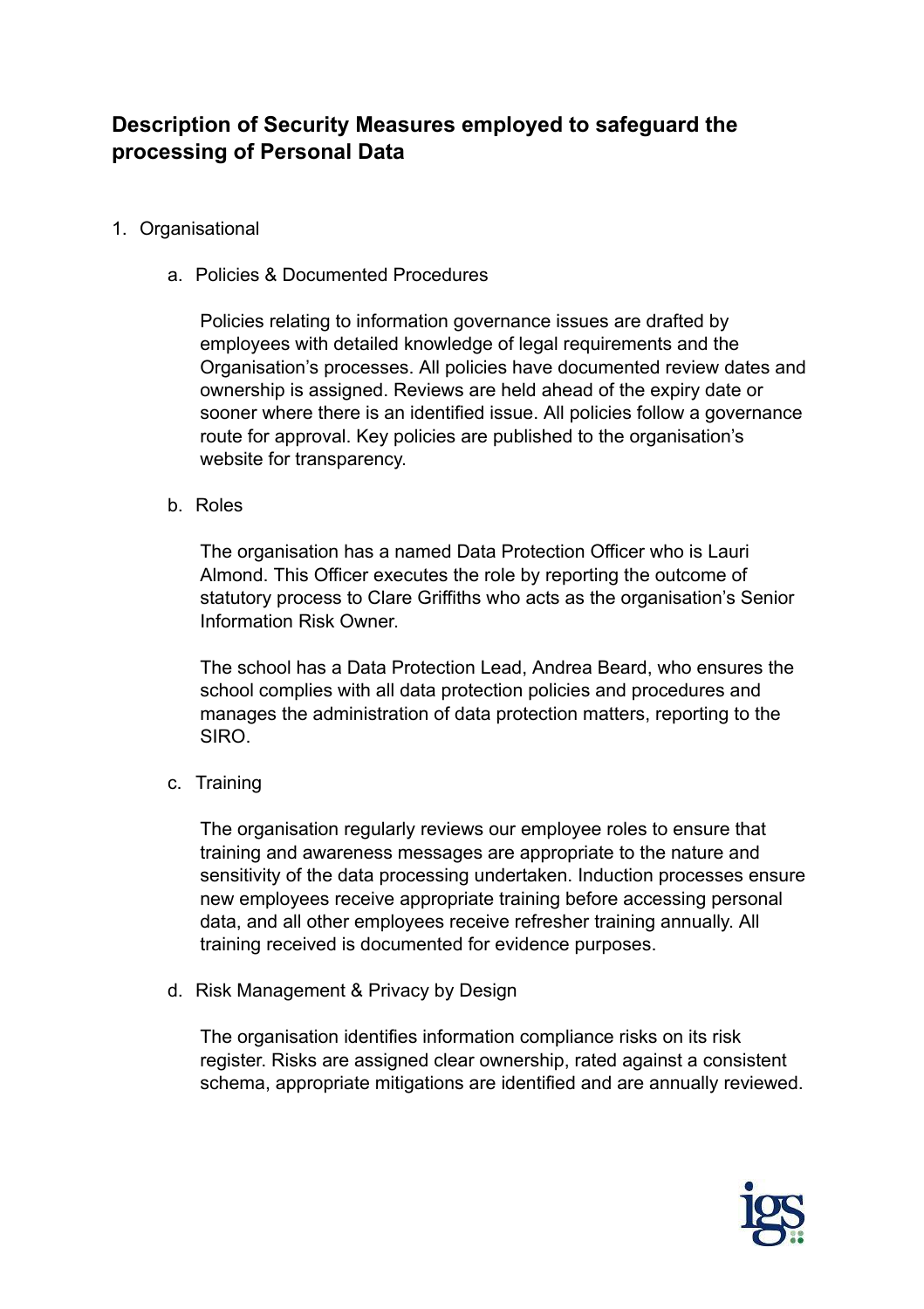e. Contractual Controls

All Data Processors handling personal data on behalf of the organisations have given assurances about the compliance of their processes; either through procurement assurances/ evidence, contractual agreement controls, risk assessments or supplementary statements.

All Data Processors handling personal data on behalf of the school are subject to contractual obligations or other legally binding agreements.

f. Physical Security

All employees or contractors who have access to our premises where personal data is processed are provided with Identity Cards which validate their entitlement to access. The organisation operates processes which ensure only those individuals who have an entitlement to access premises are able to. Access to physical storage holding sensitive personal data is further restricted either through lockable equipment with key or code control procedures or through auditable access to specific rooms/ areas of buildings.

g. Security Incident Management

The organisation maintains a security incident process which, with the support of appropriate training, defines what constitutes a breach of these security measures to facilitate reporting of incidents. The process covers investigation of incidents, risk rating and decisions over whether to notify an incident to the Information Commissioner's Office (ICO) within the statutory timescale. Incidents are reported to senior leaders and actions are consistently taken and lessons learned implemented.

## 2. Technical

- a. Data at Rest
	- i. Use of Hosting Services

Some personal data is processed externally to the organisation's managed environment by third parties in data centres under agreed terms and conditions which evidence appropriate security measures.

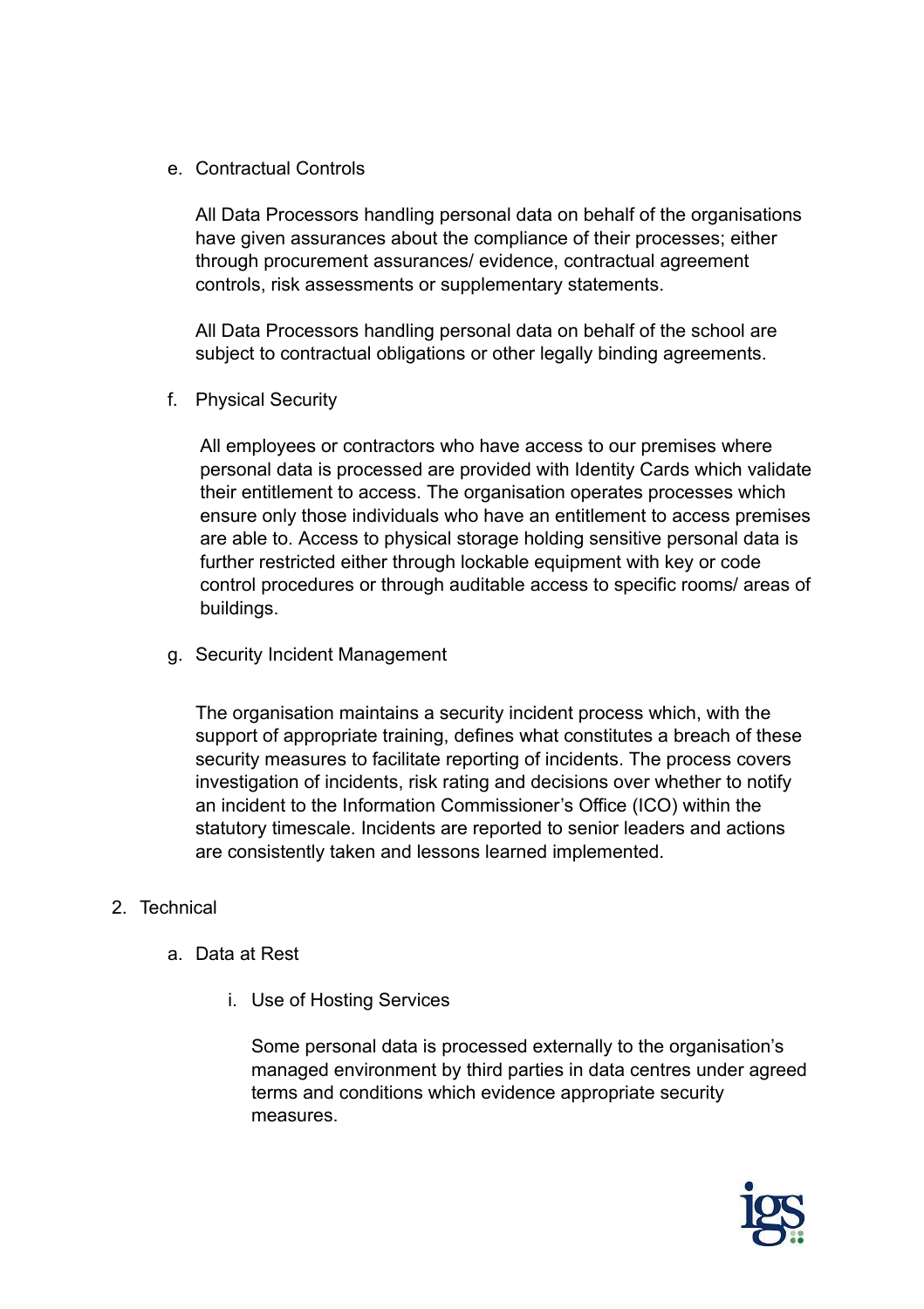## ii. Firewalls

Access to the Organisation's managed environment is protected by maintained firewalls. Business needs to provide access through the firewall go through a strictly documented change control process which include risk assessment and approval.

iii. Administrator Rights

Enhanced privileges associated with administrator accounts are strictly managed. Administrator activities are logged and auditable to ensure activity can be effectively monitored.

iv. Access Controls

Access permissions to personal data held on IT systems is managed through role based permissions. Managers of appropriate seniority inform IT professionals of additions, amendments and discontinuation of individual accounts within permission groups. Managers are periodically required to confirm that current permissions for which they are the authoriser and employees associated with these permissions are accurate.

v. Password Management

The organisation requires a mandatory password complexity combination of minimum length and characters, plus a required change of password after 90 days.

vi. Anti-Malware & Patching

The organisation has a documented change control process which facilitates the prompt implementation of any security updates provided by the suppliers of active software products.

vii. Disaster Recovery & Business Continuity

As part of the organisation's business continuity plan, there is provision to ensure effective processes are in place to both safeguard personal data during a service outage incident and to re-establish secure access to the data to support data subject rights in ongoing service provision.